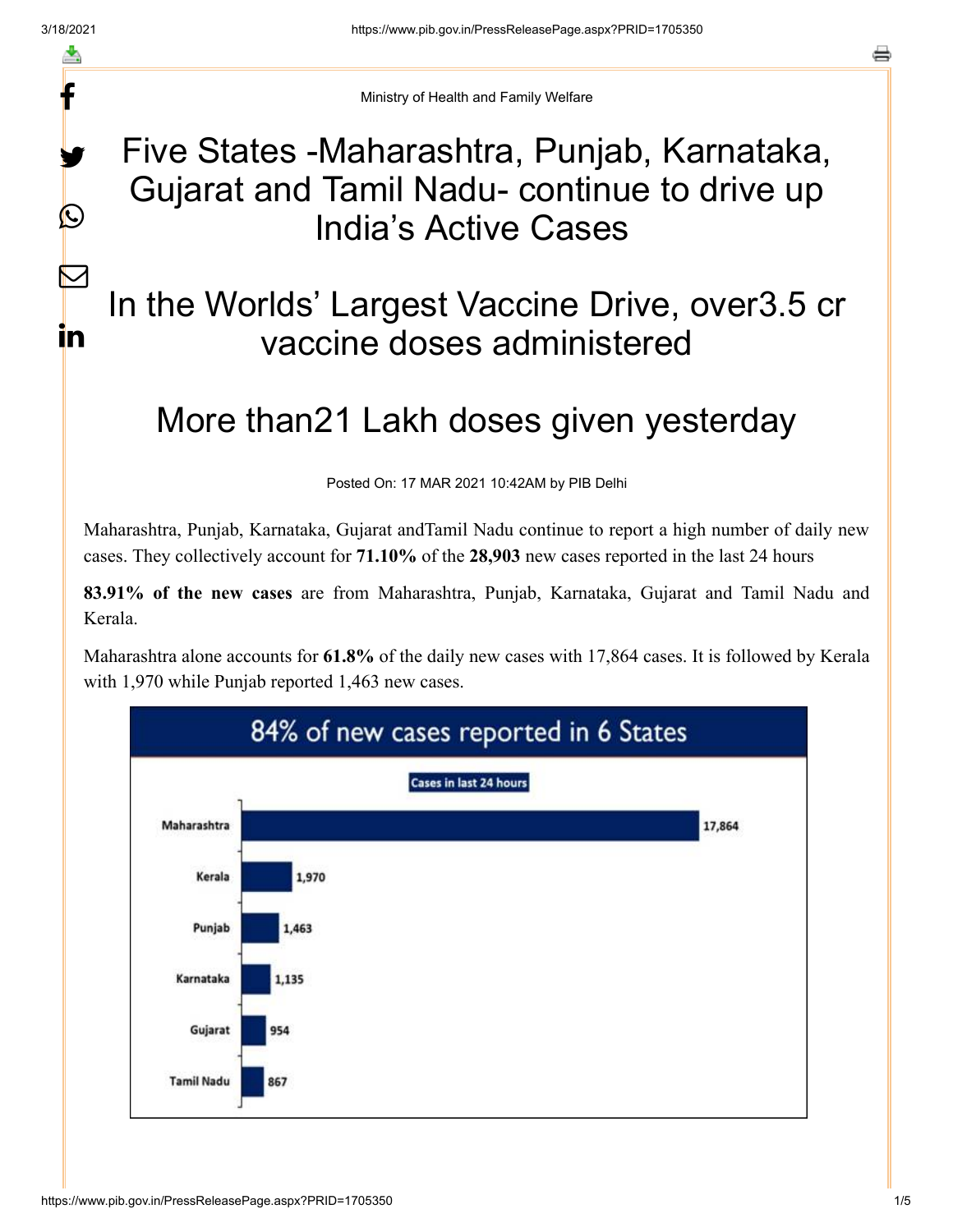y.

 $\bigcirc$ 

 $\bm{\nabla}$ 

in

Eight states, as below, are displaying an upward trajectory in daily new cases. Kerala is reporting a consistently declining trend over the last one month. f





India's total Active Caseload stands at 2.34 lakh (**2,34,406)** today, comprising 2.05% of the total cases.

Maharashtra, Kerala and Punjab account for 76.4% of India's total active cases, with Maharashtra alone contributing nearly 60%.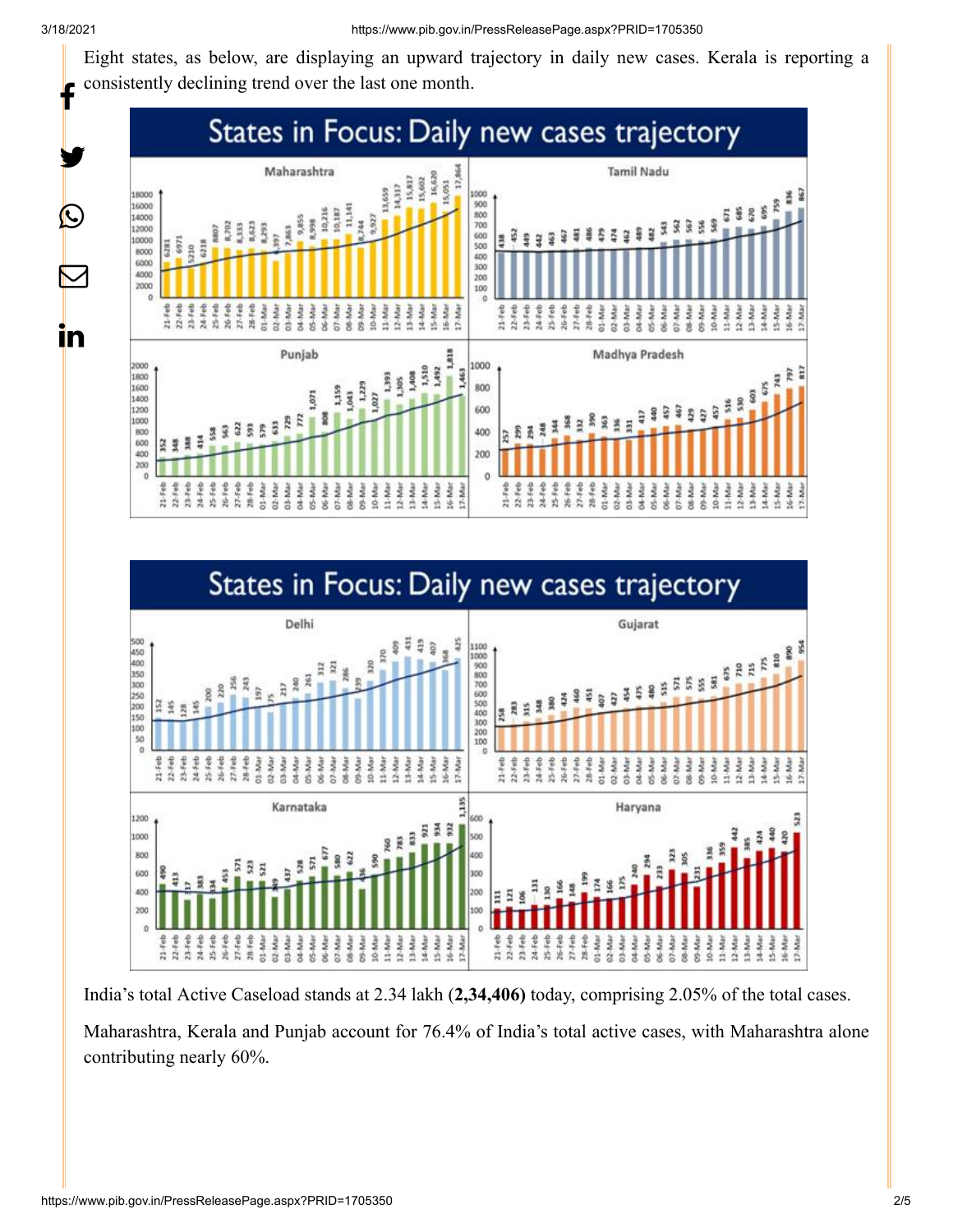

Over3.5 cr (3,50,64,536)vaccine doses have been administered through 5,86,855 sessions, as per the provisional report till 7 am today.

These include  $75,06,155$ HCWs (1st dose),  $45,54,855$ HCWs (2nd dose),  $76,00,030$ FLWs (1st dose) and16,47,644FLWs ( $2<sup>nd</sup>$  Dose), 21,66,408beneficiaries aged more than 45 years with specific comorbidities ( $1<sup>st</sup>$  Dose) and 1,15,89,444 beneficiaries aged more than 60 years.

| <b>HCWs</b>          |             | <b>FLWs</b>          |                      | $45 \text{ to } 50$<br>years with<br>$Co-$<br>morbidities | Over 60 years        | <b>Total</b> |
|----------------------|-------------|----------------------|----------------------|-----------------------------------------------------------|----------------------|--------------|
| 1 <sup>st</sup> Dose | $2nd$ Dose  | 1 <sup>st</sup> Dose | 2 <sup>nd</sup> Dose | 1 <sup>st</sup> Dose                                      | 1 <sup>st</sup> Dose |              |
| 75,06,155            | 45, 54, 855 | 76,00,030            | 16,47,644            | 21,66,408                                                 | 1,15,89,444          | 3,50,64,536  |

As on Day-60 of the vaccination drive  $(16<sup>th</sup> March, 2021)$ , more than 211 akh $(21, 17, 104)$  vaccine doses were given. Of these, 17,82,553beneficiaries were vaccinated across  $30,871$  sessions for 1<sup>st</sup> dose (HCWs and FLWs) and  $3,34,551$ HCWs and FLWs received  $2<sup>nd</sup>$  dose of vaccine.

#### Date: 16<sup>th</sup> March, 2021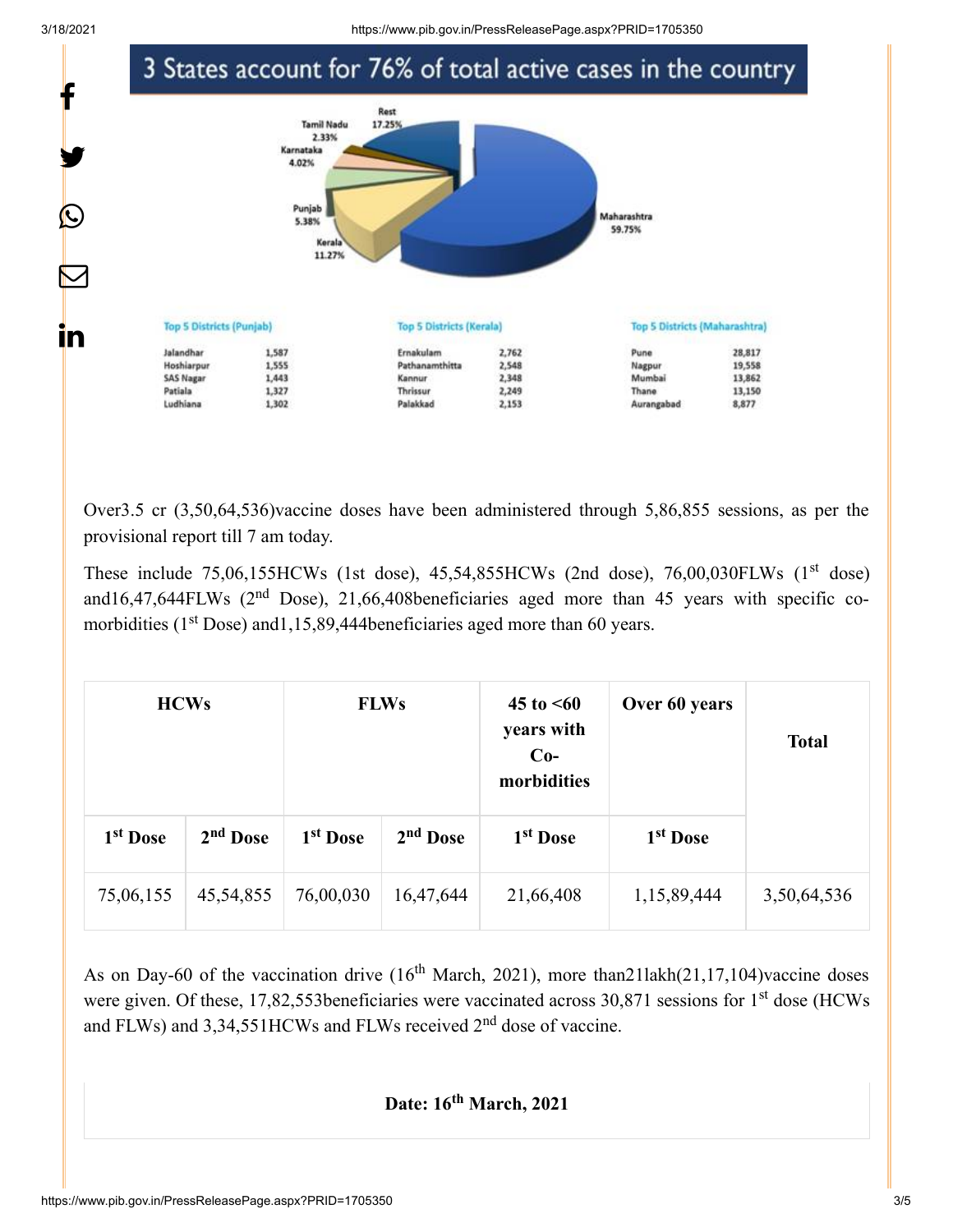3/18/2021 https://www.pib.gov.in/PressReleasePage.aspx?PRID=1705350

| T           | <b>HCWs</b> |            | <b>FLWs</b> |            | 45to<60<br>years with<br>$Co-$<br>morbidities |           | Over<br><b>60years</b> |           | <b>Total</b><br>Achievement |            |  |
|-------------|-------------|------------|-------------|------------|-----------------------------------------------|-----------|------------------------|-----------|-----------------------------|------------|--|
| $\mathbf C$ | $1st$ Dose  | $2nd$ Dose | $1st$ Dose  | $2nd$ Dose | $1st$ Dose                                    |           | $1st$ Dose             |           | $1st$ Dose                  | $2nd$ Dose |  |
| $\sum$      | 59,172      | 96,239     | 1,25,624    | 2,38,312   | 2,77,681                                      | 13,20,076 |                        | 17,82,553 |                             | 3,34,551   |  |
| in          |             |            |             |            |                                               |           |                        |           |                             |            |  |

#### **India's cumulative recoveries stand at 1,10,45,284 today. The national Recovery Rate is 96.56%.**

**188 deaths** were reported in the last 24 hours.

Six States account for **86.7%**of the new deaths. Maharashtra saw the maximum casualties (87). Punjab follows with 38 daily deaths. Keralareported15 deaths.



**Fifteen States/UTs have not reported any COVID19 deaths in the last 24 hours.** These are Assam, Andhra Pradesh, Odisha, Uttarakhand, Lakshadweep, Sikkim, Meghalaya, D&D & D&N, Nagaland, Tripura, Ladakh (UT), Manipur, Mizoram, A&N Islands and Arunachal Pradesh.

\*\*\*\*